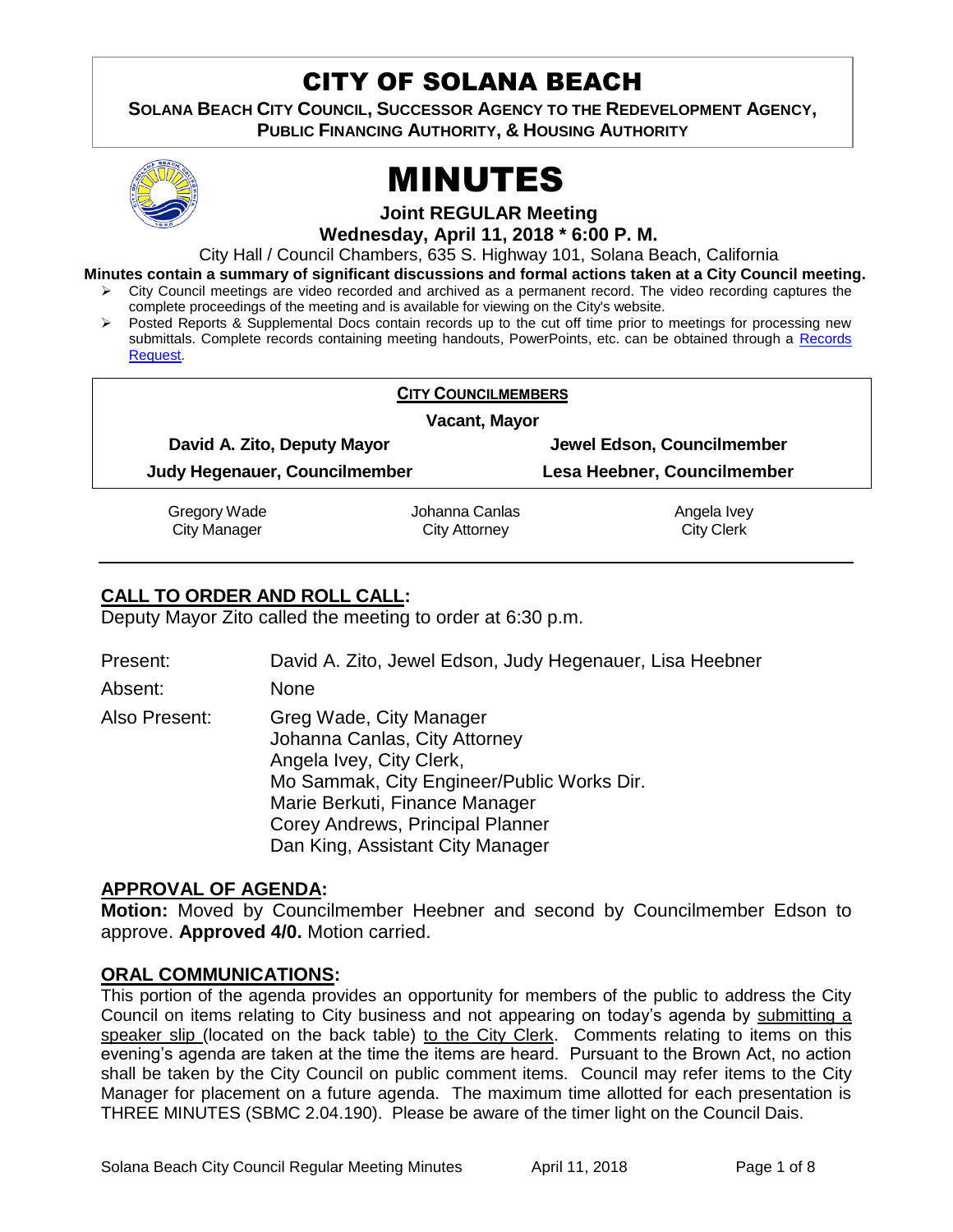Deputy Mayor Zito announced that the meeting would be adjourned in the memory of Chuckles Hernandez who recently passed away.

Lisa Montes spoke about her mother's cousin, Robert Chuckles Hernandez, who passed away, his history in Solana Beach and La Colonia/Eden Gardens, his stories were included in a publication '*Early Solana Beach'* written by his friend Jim Nelson, that he was wellrespected in the community, the Tree of Life tiles of the founding families that arrived in the 1920s, the Veterans' Photo Memorial, and a college scholarship established by the Civic and Historical Society to honor his legacy and dedication to the community.

Mary Jane Boyd spoke about Lesa Heebner being the best person for the Council Vacancy, thanked Ginger Marshall for her service, and that serving on Council was a difficult job.

Richard Risner spoke about being a landscape architect and that April was Landscape Architect Month, they were working towards cleaner and healthier cities, that the Park Pledge involved bringing communities closer to open space and park projects, and passed out a handout.

# **COUNCIL COMMUNITY ANNOUNCEMENTS / COMMENTARY:**

*An opportunity for City Council to make brief announcements or report on their activities. These items are not agendized for official City business with no action or substantive discussion.* 

# **A. CONSENT CALENDAR:** (Action Items) (A.1. - A.3.)

Items listed on the Consent Calendar are to be acted in a single action of the City Council unless pulled for discussion. Any member of the public may address the City Council on an item of concern by submitting to the City Clerk a speaker slip (located on the back table) before the Consent Calendar is addressed. Those items removed from the Consent Calendar by a member of the Council will be trailed to the end of the agenda, while Consent Calendar items removed by the public will be discussed immediately after approval of the Consent Calendar.

## **A.1. Register Of Demands.** (File 0300-30)

Recommendation: That the City Council

1. Ratify the list of demands for March 10 – 23, 2018.

#### [Item A.1. Report \(click here\)](https://solanabeach.govoffice3.com/vertical/Sites/%7B840804C2-F869-4904-9AE3-720581350CE7%7D/uploads/Item_A.1._Report_(click_here)-4-11-18.PDF)

*Posted Reports & Supplemental Docs contain records up to the cut off time, prior to the start of the meeting, for processing new submittals. The final official record containing handouts, PowerPoints, etc. can be obtained through a Records Request to the City Clerk's Office.* **Motion:** Moved by Councilmember Edson and second by Councilmember Heebner to approve. **Approved 4/0.** Motion carried.

## **A.2. General Fund Adopted Budget for Fiscal Year 2017-2018 Changes.** (File 0330-30)

Recommendation: That the City Council

1. Receive the report listing changes made to the Fiscal Year 2017-2018 General Fund Adopted Budget.

[Item A.2. Report \(click here\)](https://solanabeach.govoffice3.com/vertical/Sites/%7B840804C2-F869-4904-9AE3-720581350CE7%7D/uploads/Item_A.2._Report_(click_here)_-4-11-18.PDF)

*Posted Reports & Supplemental Docs contain records up to the cut off time, prior to the start of the meeting, for processing new submittals. The final official record containing handouts, PowerPoints, etc. can be obtained through a Records Request to the City Clerk's Office.*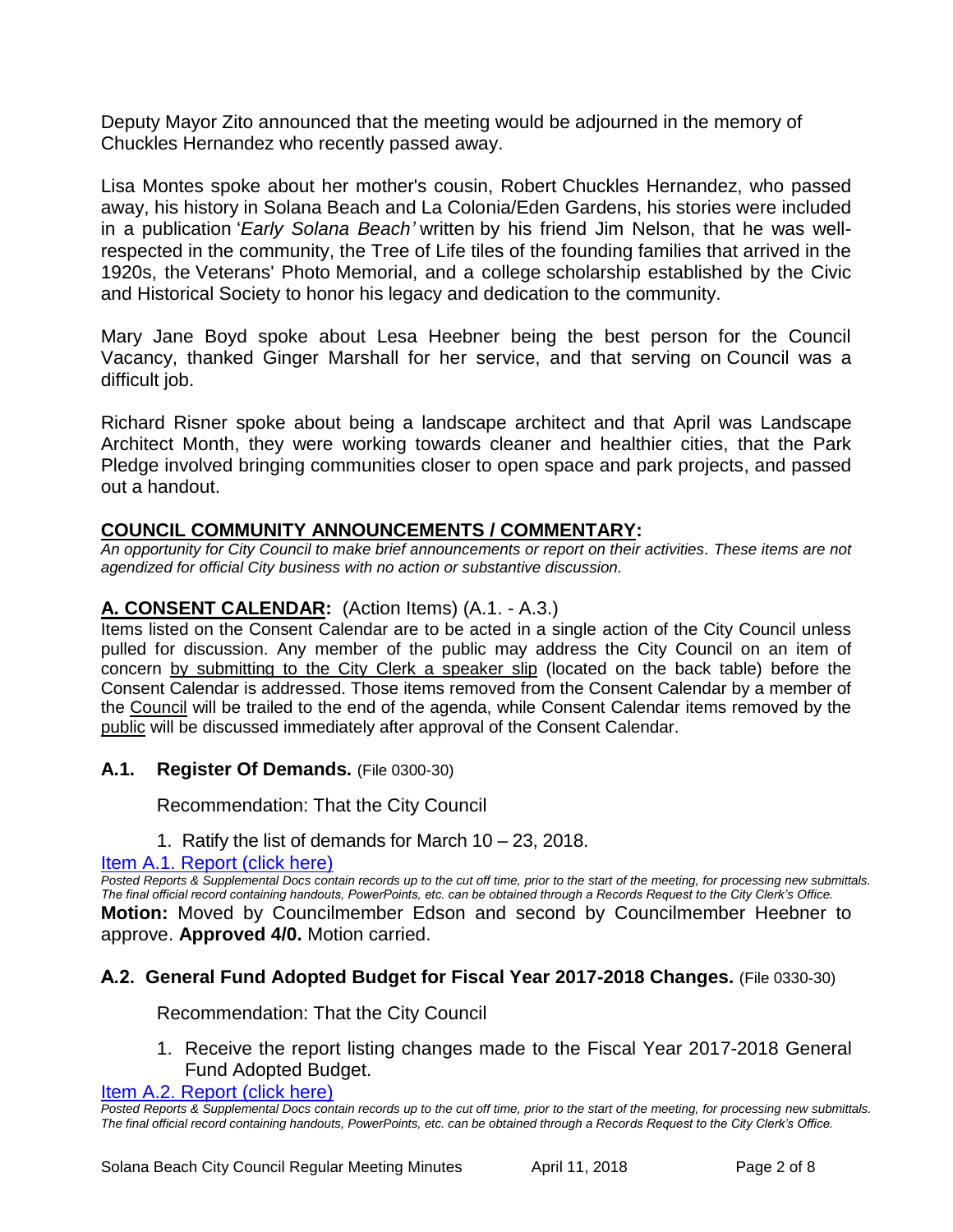**Motion:** Moved by Councilmember Edson and second by Councilmember Heebner to approve. **Approved 4/0.** Motion carried.

#### **A.3. List of Projects for Fiscal Year 2018/19 to Receive Road Maintenance Rehabilitation Account Funding as Required by Senate Bill 1 and Establishment of the Senate Bill 1 Streets & Roads Fund.** (File 0850-35)

- 1. Adopt **Resolution 2018-037**:
	- a. Authorizing the City Engineer to establish a project list for the 2018 Local Streets and Roads Funding Program using funds from the Road Maintenance and Rehabilitation Account and designating the 2018 Annual Pavement Management Program, as identified in the City's FY 2018/19 Capital Improvement Program list, to receive the funding from this new program.
	- b. Authorizing the City Engineer to submit the project list to the California Transportation Commission for the 2018 Local Streets and Roads Funding Program using funds from the Road Maintenance and Rehabilitation Account.
	- c. Approving the establishment of the SB 1 Streets & Roads fund (#247) in the City's FY 2017/18 Adopted Budget.

#### [Item A.3. Report \(click here\)](https://solanabeach.govoffice3.com/vertical/Sites/%7B840804C2-F869-4904-9AE3-720581350CE7%7D/uploads/Item_A.3._Report_(click_here)_-4-11-18.PDF)

*Posted Reports & Supplemental Docs contain records up to the cut off time, prior to the start of the meeting, for processing new submittals. The final official record containing handouts, PowerPoints, etc. can be obtained through a Records Request to the City Clerk's Office.* **Motion:** Moved by Councilmember Edson and second by Councilmember Heebner to approve. **Approved 4/0.** Motion carried.

## **B. PUBLIC HEARINGS:** (B.1.)

This portion of the agenda provides citizens an opportunity to express their views on a specific issue as required by law after proper noticing by submitting a speaker slip (located on the back table) to the City Clerk. After considering all of the evidence, including written materials and oral testimony, the City Council must make a decision supported by findings and the findings must be supported by substantial evidence in the record. An applicant or designees for a private development/business project, for which the public hearing is being held, is allotted a total of fifteen minutes to speak, as per SBMC 2.04.210. A portion of the fifteen minutes may be saved to respond to those who speak in opposition. All other speakers have three minutes each. Please be aware of the timer light on the Council Dais.

#### **B.1. Public Hearing: 235, 241, 245 Pacific Avenue, Applicants: DeSimone, Schrager and Jokipii, Case 17-17-27.** (File 0610-60)

Recommendation: That the City Council

- 1. Conduct the Public Hearing: Open the public hearing, Report Council disclosures, receive public testimony, and close the public hearing.
- 2. Find the Proposed Project exempt from the requirements of CEQA pursuant to 2018 State California CEQA Guidelines §15269 as emergency conditions exist onsite.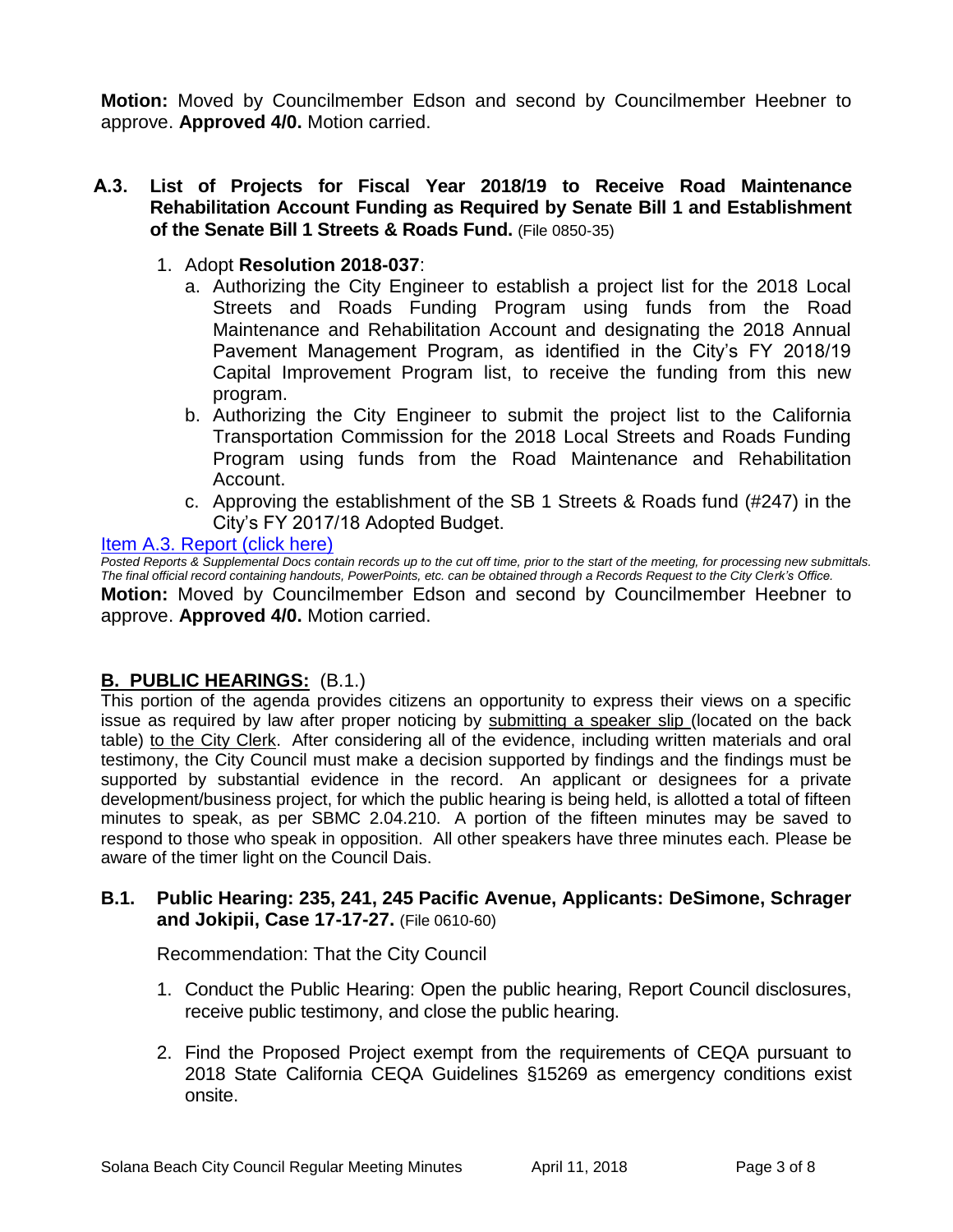3. Adopt **Resolution 2018-039** conditionally approving a Conditional Use Permit to construct a bluff retention device to support the lower bluff and reconstruction of portions of the upper bluff with soil, geotextile and landscaping against imminent bluff failure along the bluffs adjacent to 235, 241 and 245 Pacific Avenue, Solana Beach.

[Item B.1. Report \(click here\)](https://solanabeach.govoffice3.com/vertical/Sites/%7B840804C2-F869-4904-9AE3-720581350CE7%7D/uploads/Item_B.1._Report_(click_here)_-4-11-18.PDF) 

[B.1. Supplemental Documents \(updated 04-09-18 -](https://solanabeach.govoffice3.com/vertical/Sites/%7B840804C2-F869-4904-9AE3-720581350CE7%7D/uploads/B.1._Supplemental_Documents_(4-09_updated_230pm).pdf) 230pm)

*Posted Reports & Supplemental Docs contain records up to the cut off time, prior to the start of the meeting, for processing new submittals. The final official record containing handouts, PowerPoints, etc. can be obtained through a Records Request to the City Clerk's Office.*

Leslea Meyerhoff, Staff Consultant, presented a PowerPoint (on file).

Deputy Mayor Zito opened the public hearing.

Council disclosures.

Bob Trettin, Applicant representative, suggested that one word be changed on the Resolution, item number 14 (XIV), to read "The Applicants or their Contractor shall post ..." because their particular contractor's bonding firm would not post the bond without it. He spoke about a referenced 1989 photo that was actually from 1972, the photo comparisons showed how the three properties had little change between 1989-1972, and that the 2002 photo showed the entire bluff face failed as a result of the 1997-98 el Niño because of the wave activity that increased the undercut and stripped the sand. He spoke about the material placed on the bluff in the 1960s under 235 Pacific by the County of San Diego who had controlled and owned the bluff at the time and not by the homeowner, the proposal would be removing most of the material except the last upper portion because the process of pulling out that material would pull the bluff with it, color treatment to conceal visibility, that 241 Pacific had a caisson system approved by Council in 2007 which was financially and physically impractical to put a 50 ft. seawall between two 50 ft. gaps since the middle property did not want to participate, the caissons had now been exposed for a number of years and the new property owner wanted to solve the problem, that they would be rebuilding the bluff and not creating a bluff wall which was the Council's preferred solution in the LUP, the 2014 approved project at 245 Pacific and the discrepancy with the California Coastal Commission initially recommending an amendment to withdraw a portion of the 245 area that would be covered by a wall and extend the wall to the north at 249 to 24 ft. across 245 Pacific even though there was a deed restriction at 245 Pacific, and then recommended it should be considered when it could be presented as a three property permit preventing a 50 ft. gap between the properties that would create accelerated erosion.

Rick Schrager, Applicant for 241 Pacific Avenue, said the purpose was to protect homes, families, neighbors, the community and visitors who frequented the beach, that no one could prefer eminent catastrophic destruction and possibility of severe injury or loss of life to an aesthetically pleasing wall that would blend in with the existing ones along the majority of the stretch of Solana Beach, that it would be a beautified upper bluff instead of a concave upper bluff, would be professionally landscaped and more representational of Southern California's natural scenery, and removing the lien the City had on the property requiring improvement of the upper bluff. He said it would be counterproductive to agree to the improvements at 235 and 241 but not at 245, creating a cave-like hole that would result in a target effect at 245 and the adjacent properties to the north and south, that visitors to the beach were in serious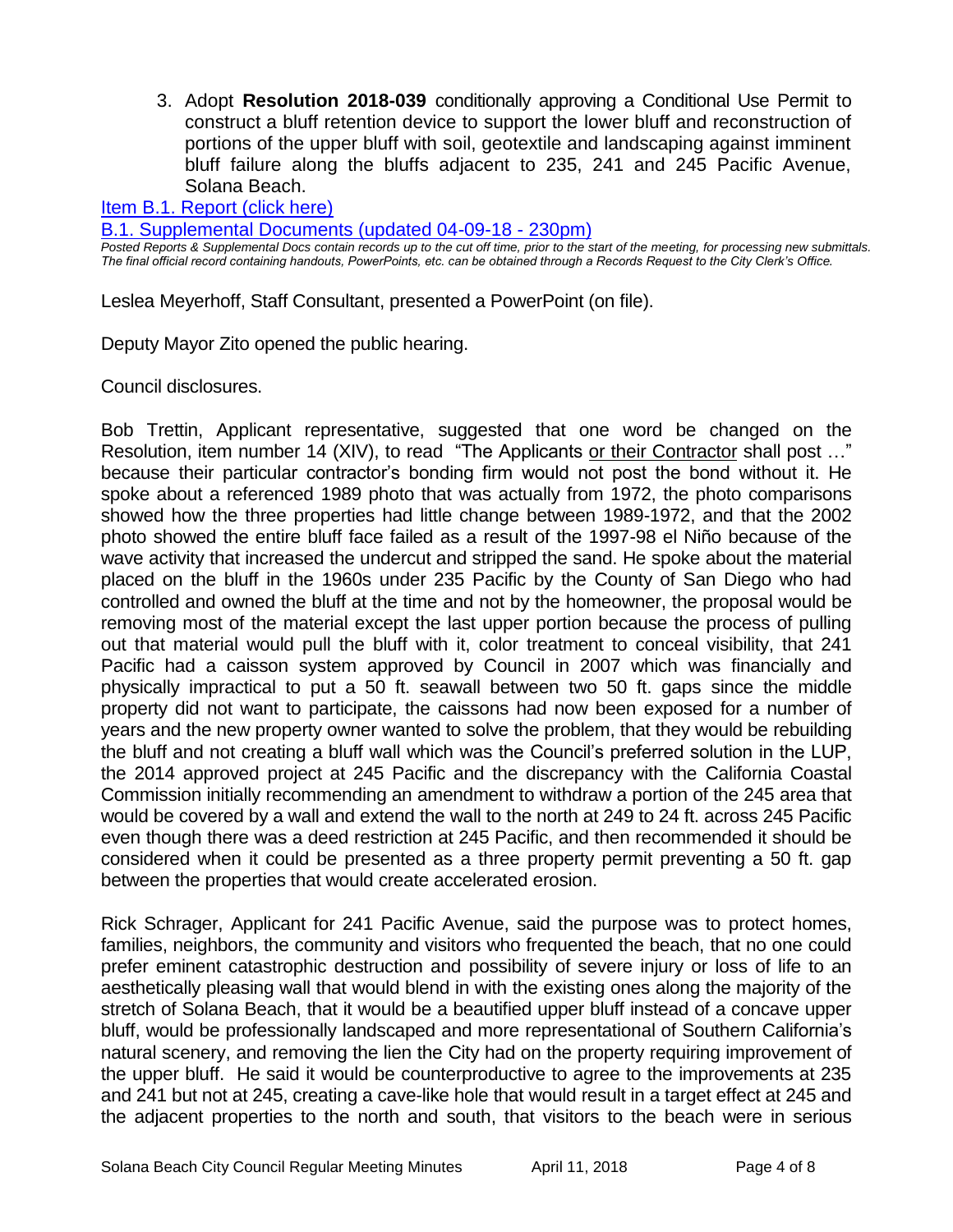jeopardy and asked the Council to allow them to move forward with their project.

Bob DeSimone, homeowner at 235 Pacific, said he supported the project and did not want his house to fall into the ocean and urged Council to approve the project.

Mr. Trettin concluded, asking for Council's support for the draft Resolution that he had been working on for the past nine months, which would still have to go to the California Coastal Commission.

Diane Garber said she lived south of the project and fought for 15 years to get their seawall built, that this project was in even more dire circumstances than it was five years ago when she built her seawall, the amount of erosion that had occurred created more safety problems on the beach, and encouraged the Council to approve the proposal.

Kristin Brinner said she was a homeowner on Via de la Valle and co-chair of the Beach Preservation Committee for the San Diego Surfrider chapter, that the deed restriction transcended the Coastal Act, the previous owners decided to redevelop their home so close to the edge of the bluff and accepted the chance that it was going to be too close and waived any right to a seawall, and that they still had the option of moving back the portion of the home that was unsafe. She said when the Coastal Commission made them change the permit in 2014 to protect 249 Pacific the Commission respected the deed restriction and asked the Council to respect the deed restriction as well. She said that if this permit application was approved there would be no incentive for development to be performed at a responsible distance from the bluff resulting in seawalls all along the bluffs in Solana Beach, and asked the Council to consider the long-term consequences.

Bob Trettin, Applicant, rebuttal, spoke about leaving a 50 ft. gap in the bluff, that the California Coastal Commission had suggested the deed restriction wording that a seawall could not be built to protect that section of the home at 245 Pacific that was within 40 ft. of the top of the bluff, but that it could be built if it were necessary for other purposes, and that it was done twice in Solana Beach before. He spoke about there being no precedent set and urged Council to approve the project.

Council, Applicants, and Staff discussed that the Coastal Commission provided the prior owners of 245 Pacific an option to build with a setback of 40 ft. with no deed restriction or a 25 ft. setback and accept a deed restriction to not protect areas of the house between the top of the bluff and the 40 ft. setback, that a seawall at 245 Pacific would be required to prevent bluff failures on each side at 241 and 249 Pacific which also protected 245 Pacific, that the LUP (Local Coastal Plan/Land Use Plan) did include policies that contemplated how development could proceed and the type of maintenance required to constitute protecting properties with a deed restriction or any improvements they may request, and that the 40 ft. setback option was a Coastal Commission requirement.

Discussion continued regarding concerns with existing deed restrictions and tracking them, that each project was evaluated on its own merits and the evidence presented to Council, that the deed restriction in this case was not a condition of approval by the City but by the Coastal Commission who would be the regulator of that restriction, that the City was in a difficult position because the City did not have a certified LCP so the final permitting authority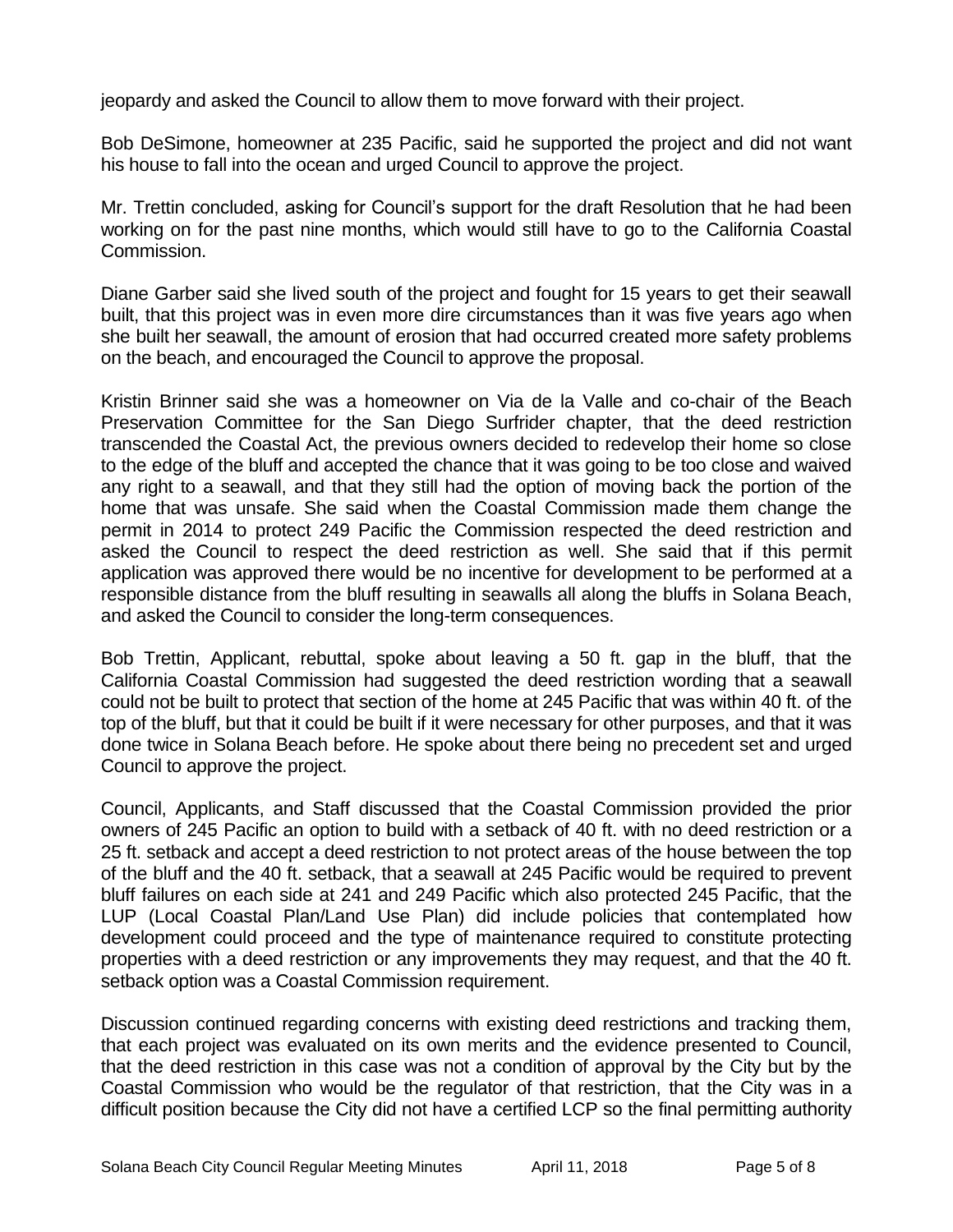would not lie with the Council but with the Coastal Commission who imposed this deed restriction, that conditions of approval were contingent on obtaining all other approvals necessary including the Coastal Commission, that the deed restriction would be considered by the Coastal Commission who would apply the requisite Coastal Act provisions and whether or not it outweighed the previous condition placed on the project, and that the Coastal Commission required local approval before they would review projects.

**Motion**: Moved by Councilmember Heebner and second by Councilmember Hegenauer to close the public hearing. **Approved 4/0.** Motion carried.

Council discussed that all criteria of the City's LUP appeared to be met, that it there were a little uncomfortable with the deed restriction stipulated on the property in the middle, that the gap situation would be dangerous, and that the deed restriction required by the Coastal Commission being upheld would be up to them.

Greg Wade, City Manager, stated that a standard condition of approval to require irrigation for the upper bluff portion in order to set the landscaping and then disconnect it after 24 months was missing in the resolution and would be added.

**Motion**: Moved by Councilmember Heebner and second by Councilmember Edson to approve modifying the change to Section b. 14. adding language requested regarding contractor making payment and the inclusion of the standard irrigation condition. **Approved 4/0.** Motion carried.

#### **C. STAFF REPORTS**: (C.1.)

*Submit speaker slips to the City Clerk.*

# **C.1. Demand to Transition From At-Large To District-Based Council Member Elections.** (File 0430.05)

Recommendation: That the City Council

- 1. Discuss the demand letter and consider options in response.
- 2. If desired, adopt Resolution 2018-042 declaring the City's intent to transition from at-large to district-based elections, outlining specific steps to be undertaken to facilitate the transition, and estimating a time frame for action.
- 3. Adopt **Resolution 2018-043**, approving and ratifying agreement with Marguerite Leoni of Nielsen Merksamer Parrinello Gross & Leoni LLP as Special Legal Counsel.

#### [Item C.1. Report \(click here\)](https://solanabeach.govoffice3.com/vertical/Sites/%7B840804C2-F869-4904-9AE3-720581350CE7%7D/uploads/Item_C.1._Report_(click_here)_-04-11-18.PDF)

[C.1. Supplemental Documents \(updated 04-10-18 –](https://solanabeach.govoffice3.com/vertical/Sites/%7B840804C2-F869-4904-9AE3-720581350CE7%7D/uploads/C.1._Supplemental_Docs_(4-10_updated_420pm).PDF) 420pm)

*Posted Reports & Supplemental Docs contain records up to the cut off time, prior to the start of the meeting, for processing new submittals. The final official record containing handouts, PowerPoints, etc. can be obtained through a Records Request to the City Clerk's Office.*

Johanna Canlas, City Attorney, stated that the City had approximately 8,500 registered voters who would be divided into districts within the City in a district-based election system, that each district would elect their own representative to the Council for a four-year term, and that the candidates for election would be residents of the identified districts.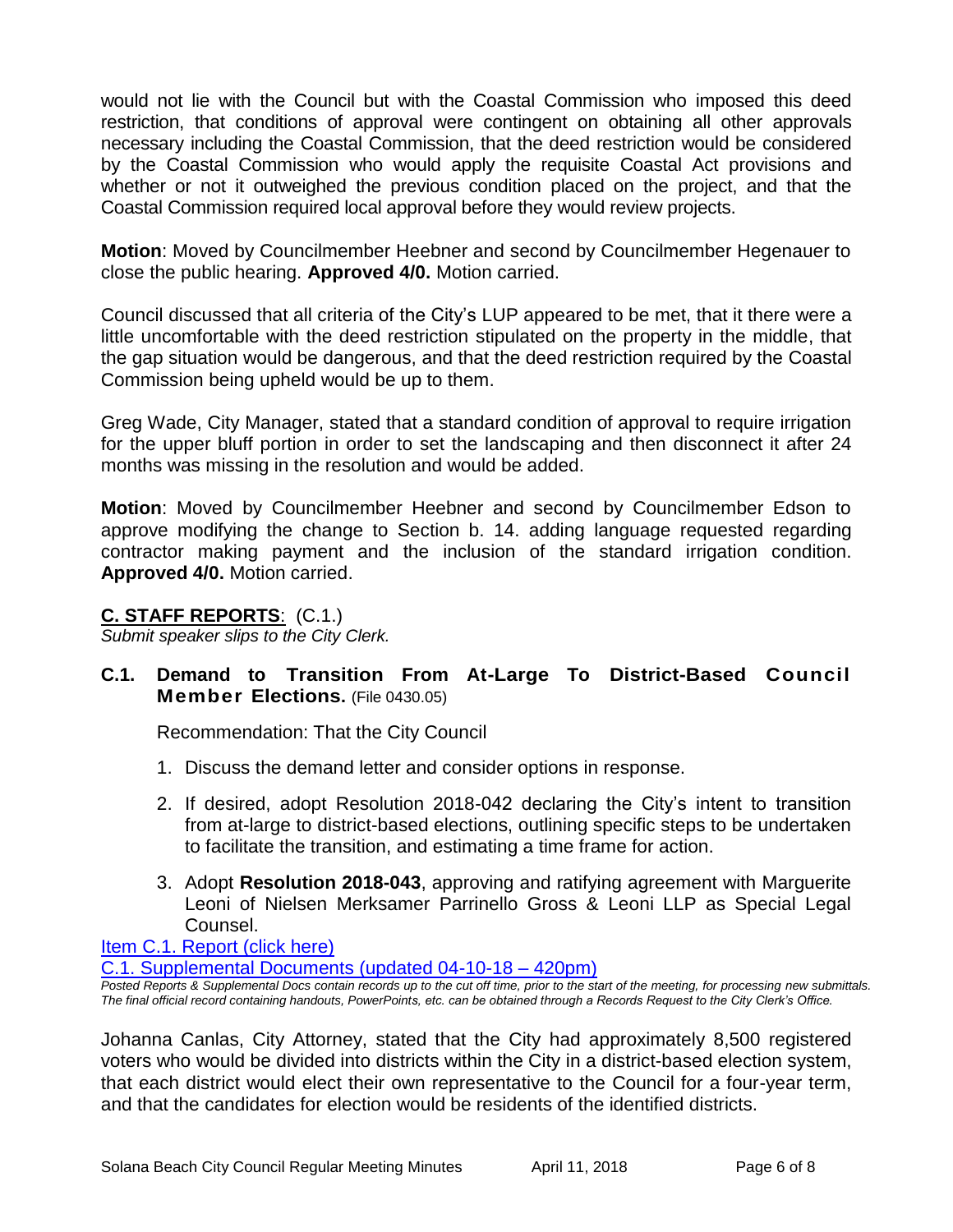She spoke about Assembly Bill 350, that the City had received the demand letter providing 45 days of protection from litigation to assess the situation, that if the City adopted a resolution declaring the councils' intent to transition and outlined specific steps and timeframes within 45 days the potential plaintiff would be precluded from filing litigation for an additional 90 days, the City received the demand on February 20, 2018 and shortly after had a vacancy on Council, that the 45 days to take action would expire Friday, that a full Council would be preferred to consider and take action on the issue, that subsequent to the preparation of the Staff Report there had been another vacancy on the Council, that the four remaining council members would have to take action to take advantage of the Safe Harbor rule, and that the additional 30-45 days would not be enough time to hold the required public hearings and meet the San Diego County Registrar of Voters deadline for getting the issue on the 2018 election.

Roger Boyd said he lived in Solana Beach and asked for a serious consideration of an expedited schedule to go through developing maps and meetings to meet the 2018 timeframe, that holding one public hearing per week would end the process on May 23<sup>rd</sup> and permit the City to reap the full benefit of the Safe Harbor period, and that there was a fiscal advantage to doing it sooner rather than later.

Gary Garber stated that he spoke with attorneys and that it could done sooner if Council wanted to make it happen by conducting three meetings a night in order to be ready for November 2018.

Jane Morton stated that she hoped the City moved forward as quickly as possible whether 2018 or 2020, that she heard 2022 after the next census had been suggested, that waiting would only add more expense, and that she would rather see the City get ahead of the issue.

Kelly Harless stated that the issue should be a thoughtful process with much discussion because the ramifications were big for the City, that over the past few years the Council had done a good job of taking a global prospective while protecting each neighborhood, that the City was less than four square miles and would not want a situation where neighbor was pitted against neighbor, and that it should be considered very carefully before launching forward.

Mali Wood-Drake stated that she worked for a labor union and had worked with Shenkman in the past, that she represented workers at Tri-City Hospital which had three districts, that they had moved forward with a lawsuit against the hospital to redistrict the Board to better represent the different demographics of the community, that Tri-City's Board rushed the process and jammed in the meetings, that she recommended taking time to get it done right allowing for community input, and that she felt the best thing to do was wait until 2022.

Council discussed that it was important to look at what was right for Solana Beach, what all needed to be done, that the demographics may result in no way to create a majorityminority district in the City, to not rush it for 2018 election and instead take time to do it correctly with the necessary public feedback, the process outlined by the state should take three months but could it be done properly within that short time frame, that the most important thing for government was to be inclusive and transparent and that would not be